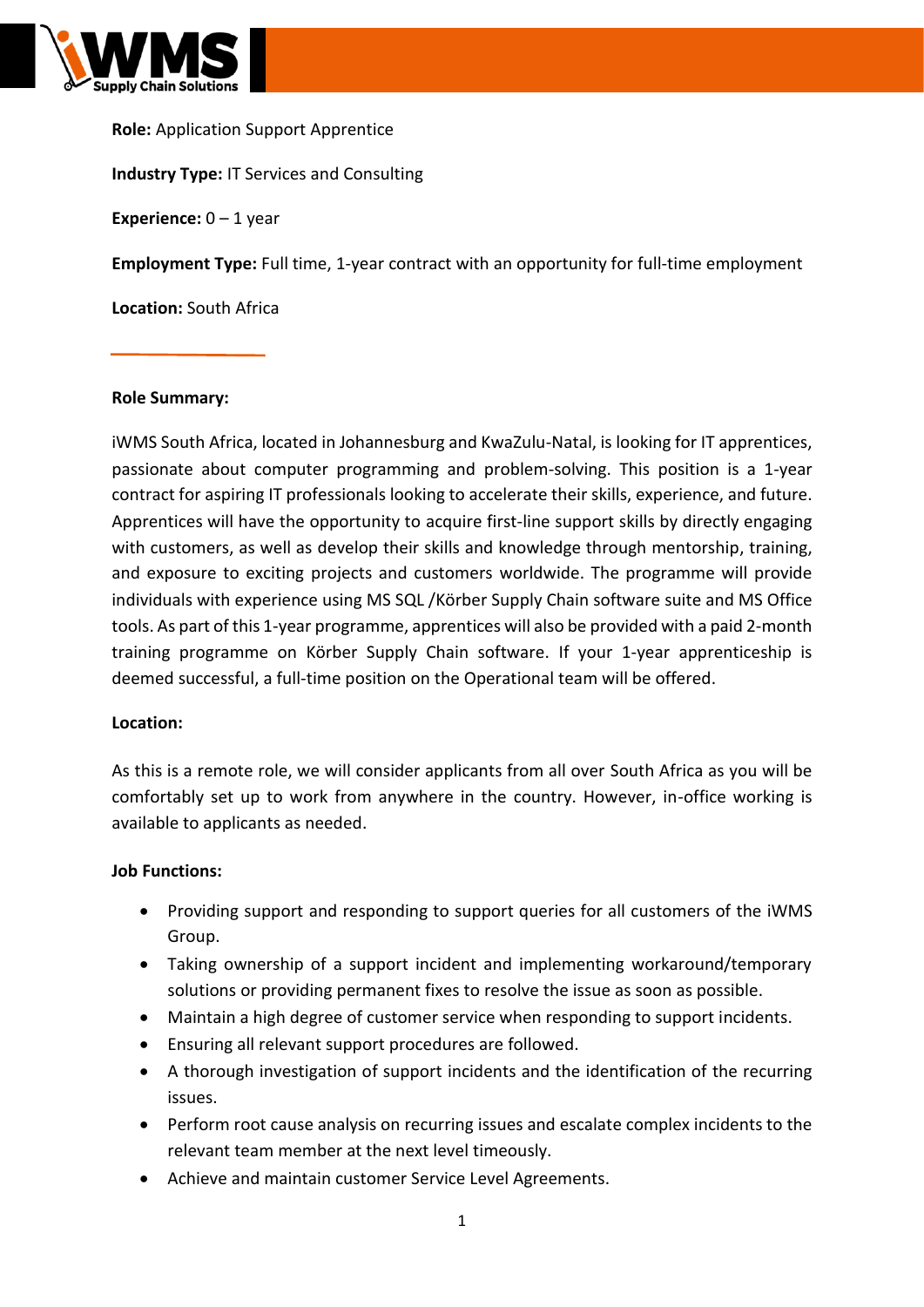

- Participation in out of hours support.
- Establish a good communication channel and relationship between the internal team members and customers.
- To record, update, and document the step-by-step procedures taken to resolve or investigate an issue according to the type of incident.
- Ensure all issues worked on are updated daily this will ensure the customer and internal resources are updated on the work being done to resolve the incident.
- Responsibility for all hardware devices, including cell phones and laptops assigned to you for performing your work - more detail will be provided to you.
- Apply code standard, follow processes, procedures, rules & instructions, SODs, and reference SLA for delivering tasks in full and on time.
- Documentation Good Release Notes, Unit Test Document, Reports, Email replies, Comments, Posts.

Depending on your knowledge, customer-facing skills level, and location, you may be required to carry out the following activities:

- Onsite visits to existing customers.
- Deliver training to end-users and partners.

### **Exposure:**

Internally, the role will provide exposure to iWMS' support functions, consultancy, and development functions. Additionally, the Apprentice will acquire a large amount of Körber Supply Chain product and process knowledge, and general supply chain experience. This opportunity will also allow you to gain experience in software packages such as Microsoft SQL, SSRS reports, Bartender Labels, Georgia Softworks, IIS etc.

Externally, this role will allow you to be part of a large network with both software and supply chain professionals and experts.

#### **Job Requirements:**

- Bachelor's degree or higher qualification in Computer Science or other related fields.
- 3 months or more experience using MS SQL/.Net Programmer and MS Office applications.
- Interpersonal skills ability to communicate effectively with internal and external stakeholders.
- Energetic, curious, hardworking, and enthusiastic.
- Strong analytical, communication and problem-solving skills.
- Able to work productively and autonomously from a remote location.
- Provide clear, professional, informative, and appropriate communication to colleagues, customers via telephone, email, MS Team and/or nTask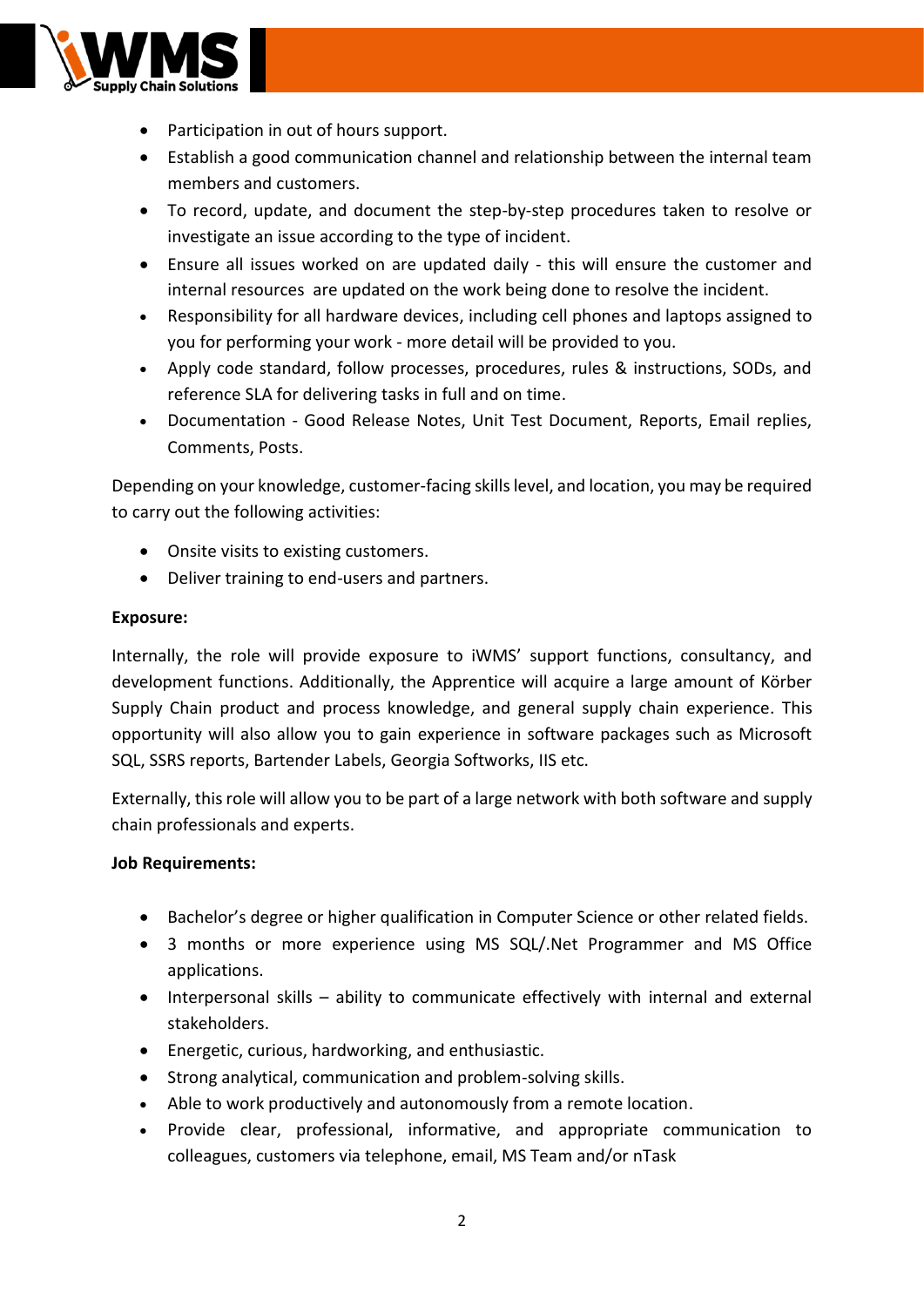

- Be reliable and dependable that the tasks assigned to you will be completed or updated timeously without being chased for completion.
- Fluent in English.

# **About iWMS:**

iWMS is a Global company and an expert in critical supply chain and eCommerce fulfillment solutions. We specialize in Körber Supply Chain warehouse management system implementation, integrations, system health checks, support, and diagnosis.

We proactively seek complex and dynamic opportunities to serve our customers' needs with WMS solutions to streamline and grow their business and supply chain operations. We are a company that prides itself on delivering excellence to all our stakeholders and becoming trusted advisors for everybody with whom we engage. At iWMS, we value hard work, attention to detail, and a willingness to learn. We have created a safe, supportive, and progressive environment and culture that has been shaped from our core values of ownership, respect, pride, passion, and candour!

## **Why you should join the iWMS team!**

You will be a part of our **ACCELERATE** programme - our Youth Empowerment Programme aimed at addressing the issue of youth unemployment in South Africa. Through this structured programme, we will provide you with the foundation you need to build a fruitful and exciting career. You will receive the training, mentorship, and exposure required to accelerate your skills, experience, and future!



#### **Other reasons to kick-start your career with iWMS:**

- We are a fast-growing company with a worldwide presence and customer base.
- We deliver excellence to customers from different industries worldwide projects provide you with diversity, challenges, and excitement.
- Work flexibility we have mastered remote working and collaboration.
- Our teams are experienced, skilled, supportive, and driven to deliver excellence.